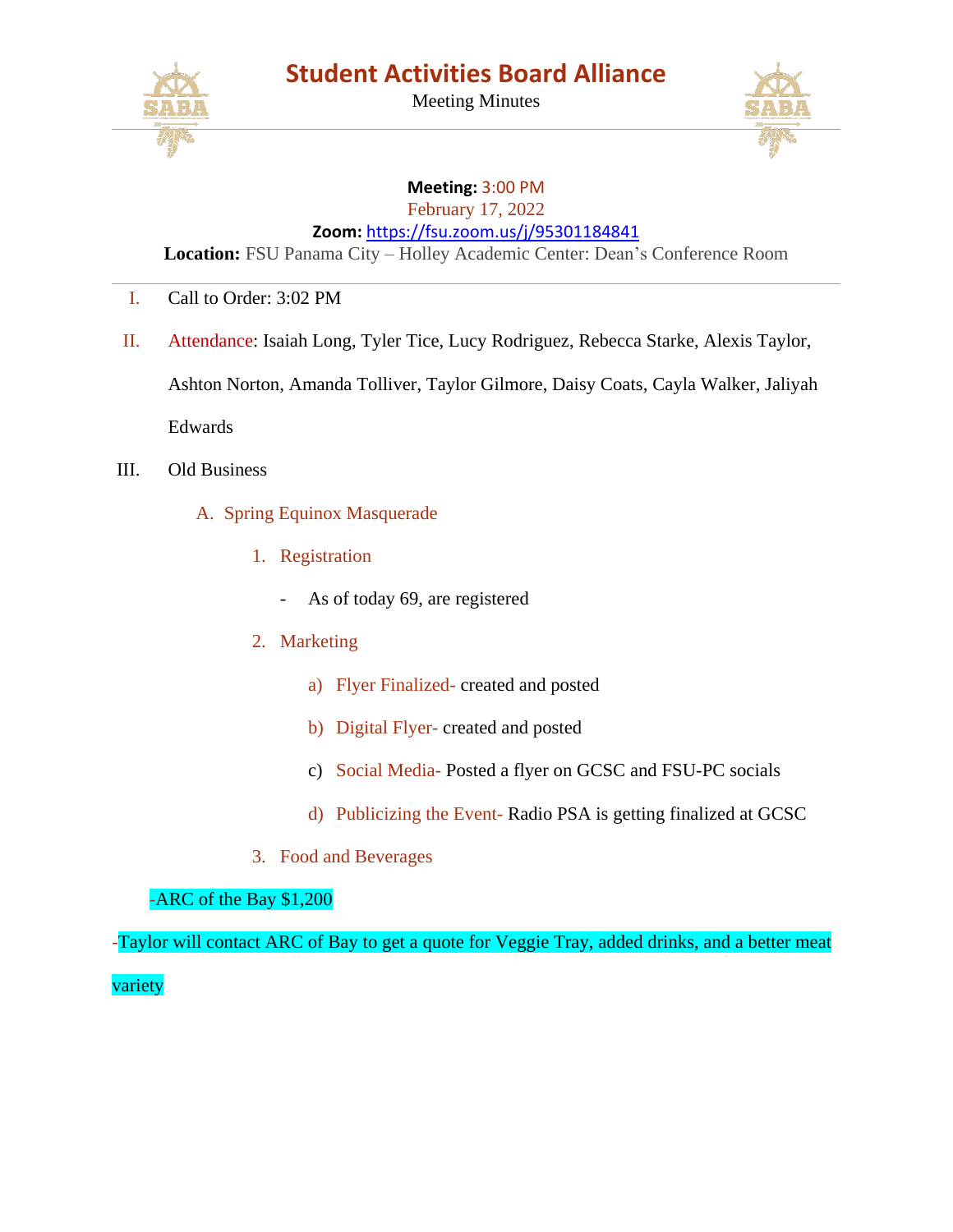

Meeting Minutes



- 4. Decorations and Items
	- a) Photo Booth

Wood back drop and flower overlays

-Motion to allocate \$250 for Amazon purchases

-motion to allocate \$110 for camera materials

-Mask and cards for center pieces for tables

## b) Giveaways

-creation of hashtag, for social media giveaway, was tabled until the

next SABA meeting

- motion to allocate \$300 for photobooth give away

-Isaiah will be ordering Amazon items

## IV. New Business

- A. FSU RTE CLASS
- Wants to do a blackjack table, games, temporary tattoos, and bead guessing jar game at the Masquerade
- V. Good of the Order:

-Isaiah Long: I was elected as the FSU senator, and I am basically the liaison to GCSC

and Tallahassee. I will be working closely with SABA.

-Rebecca Starke: Volunteers are need for Masquerade and will need to be at the ATC, 3<sup>rd</sup>

floor at 2PM on March 24<sup>th</sup>, take down volunteers are needed.

- Tyler Tice: If anyone needs me, please contact me.